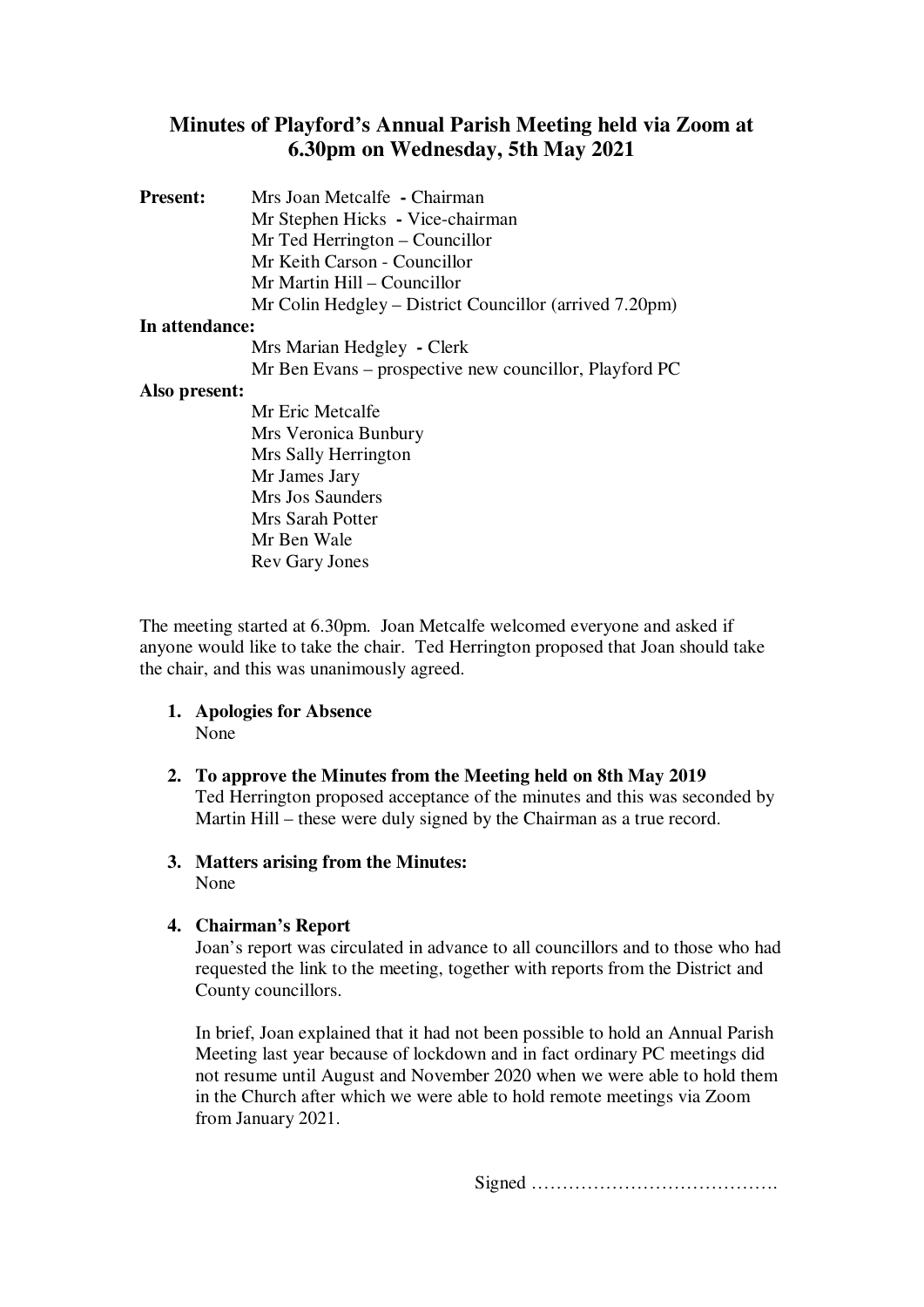One of the most significant happenings last year was quashing plans for the proposed Northern Ipswich Bypass put forward to ease traffic passing through Ipswich area.

Regrettably, two councillors, Tim Llewellyn and Mike Brewer had left the council within the last two years as they had both moved out of the village.

Seven planning applications had been passed during the period, four of which the PC had supported but they had objected to the other three. The Neighbourhood Plan is hoped to be finalised this year after a lot of hard work but has been held up by most of the East Suffolk departments working from home due to Covid restrictions.

The parish Precept has been raised to £9500 for this year to meet increased costs of parish maintenance, mainly due to various drainage issues.

For details of the above in full please see report appended to these minutes.

#### **5. County Councillors' report**

Co Cllr Mary Evans was unable to attend – she is not standing at the County Elections tomorrow so this is her final report.

In brief, Mary's report stated that the response to the Covid crisis within the local communities has been inspirational with local businesses and voluntary helpers stepping up care for vulnerable residents. Foster carers and social workers have also gone to extraordinary lengths to see to children in care homes.

Suffolk County Council was among the first councils to declare a Climate Emergency, pledging to be carbon neutral by 2030. The Council's budget is £600m for the coming year, 75% of which is used for caring for people, vulnerable residents and children in care. The winter of 2020-21 has been a dreadful year for potholes, being one of the wettest on record and the winter gritters were out regularly from the autumn onwards. SCC is spending £1m on pothole repairs. It is also doubling its budget for Highways and drainage

Please see full report appended to these minutes.

### **6. District Councillor's report**

District Cllr Colin Hedgley was unable to attend the meeting until later but his report was circulated in advance.

Briefly, Colin outlined his year as Chairman of the newly formed East Suffolk Council from May 2019 which was extended until October 2020 as the Council was unable to meet in person to hand over to his successor. During that time he carried out many civic duties and met many amazing people who were working hard for the benefit of the county, mostly without any financial reward for themselves.

Signed ………………………………….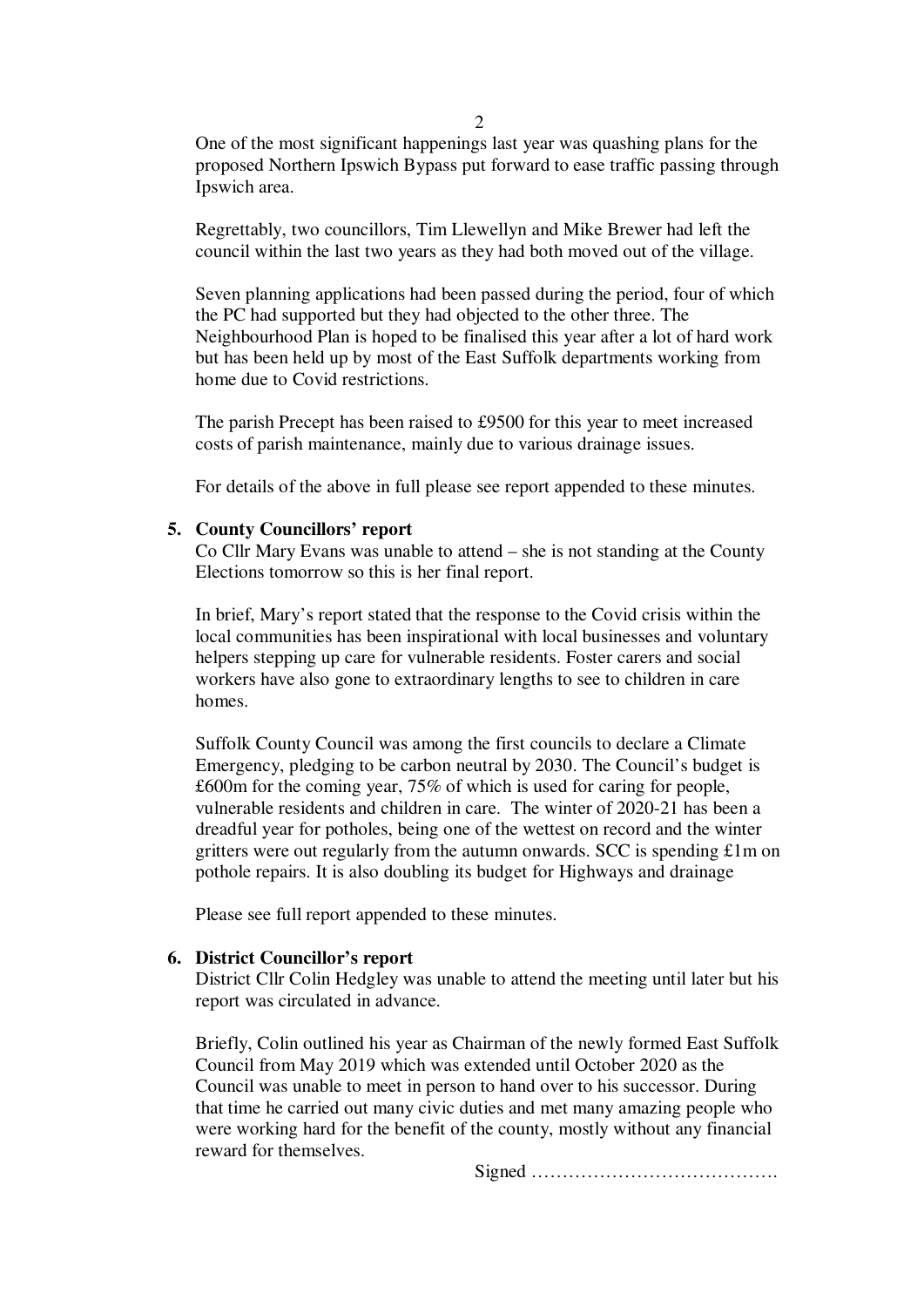Each of the 55 East Suffolk district councillors donated £2000 from their Enabling Communities Budget to the newly created Hardship Fund which was then used to help out residents who were suffering through the backlash of Covid in various ways and not covered by other grants.

Simplified parking tariffs are now in place, more litter bins have been distributed in open spaces, work on a new seafront café is nearing completion. The appeal against ESC granting planning permission for the former council offices in Melton has been dismissed and it is hoped that this site can now be developed at last.

The Economic Development and Regeneration team are pursuing their longterm economic growth programmes to ensure a good recovery from the Covid downturn and specific business support schemes are being developed to enable new businesses to start up. Over 17000 separate payments (totalling £35.9m) have been granted to businesses struggling due to Covid-related issues and a further £9.4m of Covid business grant funding has been allocated to ESC (covering the last 6 weeks up to  $31<sup>st</sup>$  March 2021) which is being allocated to all eligible businesses. The hospitality sector is receiving up to £9K per business with the new business grants.

Regular Covid updates have been received throughout the period and the Environmental Services dept has sent advisory letters out explaining the new food and safety rules to get businesses up and running safely again. Spot checks will be made from time to time to ensure compliance.

Cllr Tony Fryatt tony.fryatt@eastsuffolk.gov.uk Cllr Colin Hedgley colin.hedgley@eastsuffolk.gov.uk

Please see full report appended to these minutes.

#### **7. Rev Gary Jones report**

Gary Jones introduced himself as the new vicar of Playford – he was appointed early last year but this is his first Annual Parish Meeting. He spoke of the challenging times we have all had in the village during the Covid pandemic but that there were lots of positives as it had brought out the best in people. Church services have been kept going where possible (albeit with social distancing in place) and an outdoor carol service was achieved in the churchyard just before Christmas. It is hoped that the annual Clarkson Service will go ahead as planned on  $11<sup>th</sup>$  July this year and Ben Wale, the local Lightwave leader is planning a big Harvest Festival this autumn.

## **8. Open Forum**

#### Footpath/Cyclists

Veronica Bunbury stated that the use of local footpaths had increased dramatically since the beginning of lockdown and safety of pedestrians was

Signed ………………………………….